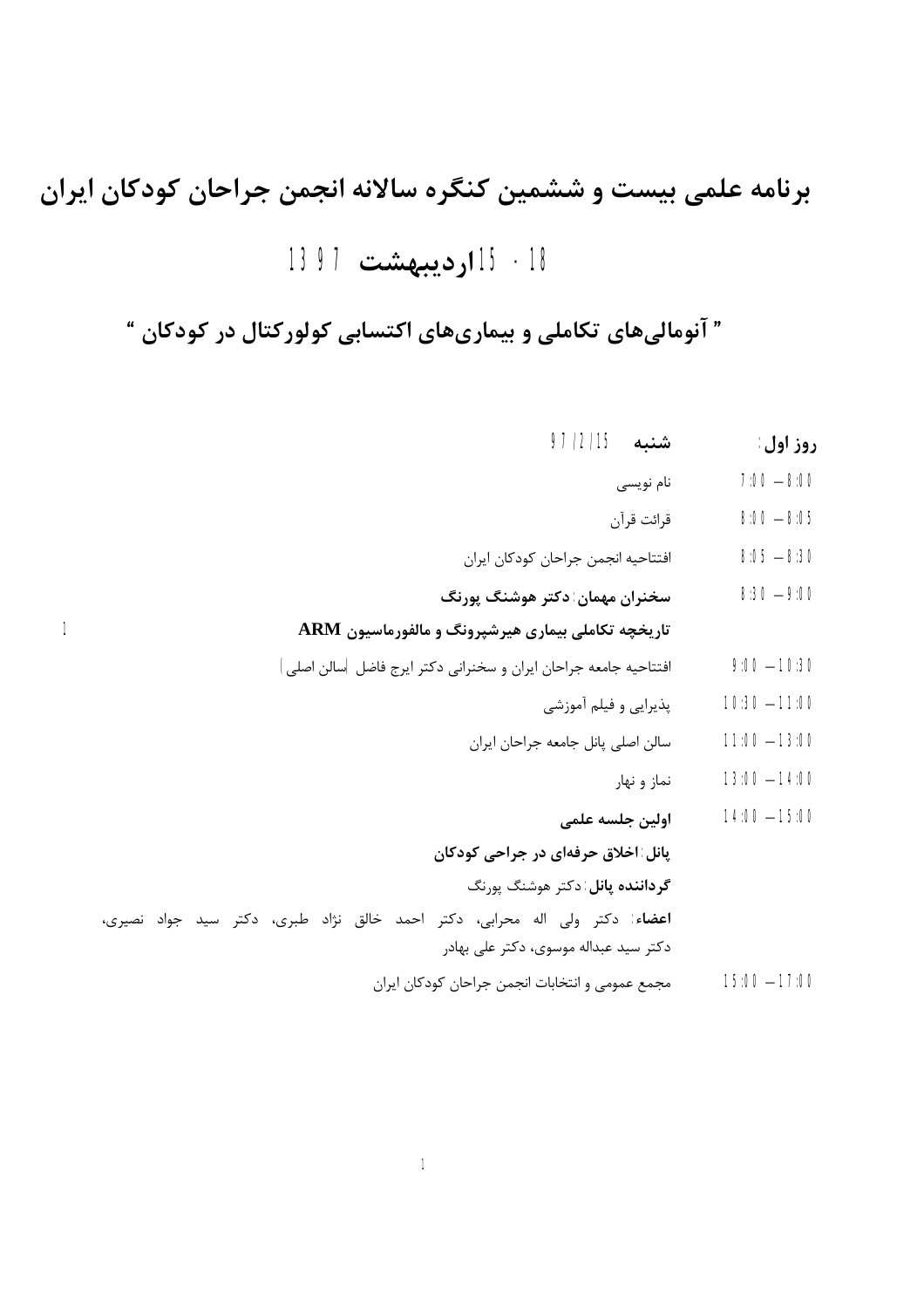| صفحه | ىكشنىه 97/2/16 | روز دوم: |
|------|----------------|----------|
|      |                |          |

8:00 – 7:55 قرائت قرآن

10:00 – 8:00 **دومین جلسه علمی** 

 **هیئت رئیسه:** دکتر منوچهر امیرفیض، دکتر کیوان رفیعیان، دکتر احمد صدیقی، دکتر محمد هادي رفیعی

8:30 – 8:00 **ارائه مقالات علمی** 

| $\overline{2}$ | Results of Surgical Repair of Hirschsprung's Disease in Mofid Children<br>Hospital (5 mins)                                                                                                                                                                 | $8:00 - 8:05$ |
|----------------|-------------------------------------------------------------------------------------------------------------------------------------------------------------------------------------------------------------------------------------------------------------|---------------|
|                | Mohajerzadeh L, Khaleghnejad Tabari A, Rouzrokh M, Mirshemirani A. R,<br>Sadeghian N, Ghoroobi J, Izadi M, Sarafi M, Lotfollahzadeh S, Atqiaee K,<br>Hajesmaeeli A, Ebrahimi Gh, Pnahi M, Nazari Hashemi M, Hatefi S,<br>Abassian A, Ghafari P, Pourhasan S |               |
| 3              | Posterior Anorectal Myectomy for treatment of intractable chronic<br>constipation in children (5 mins)                                                                                                                                                      | $8:05 - 8:10$ |
|                | Mousavi S. A, Karami H                                                                                                                                                                                                                                      |               |
| $\overline{4}$ | Comparison between two Methods of early feeding and conventional<br>feeding in patients who underwent TERPT procedure due to classic<br>hirschsprung's disease (5 mins)                                                                                     | $8:10 - 8:15$ |
|                | Ashjaei B                                                                                                                                                                                                                                                   |               |
| 5              | Comparison of Outcomes of two Methods of Surgery (J-pouch and<br>ileoanal anastomosis) in Children with total colon aganglonosis in<br>Hirschsprung's Disease (5 mins)                                                                                      | $8:15 - 8:20$ |
|                | Ashjaei B                                                                                                                                                                                                                                                   |               |
| 6              | Ileal perforation as first presentation of Hirschsprung disease (5 mins)                                                                                                                                                                                    | $8:20 - 8:25$ |
|                | Mollaeian M, Pourang H, Tolou M. R, Eskandari F                                                                                                                                                                                                             |               |
| $\overline{7}$ | Colonic perforation in neonate (5 mins)                                                                                                                                                                                                                     | $8:25 - 8:30$ |
|                | Mollaeian M, Pourang H, Tolou M. R, Eskandari F                                                                                                                                                                                                             |               |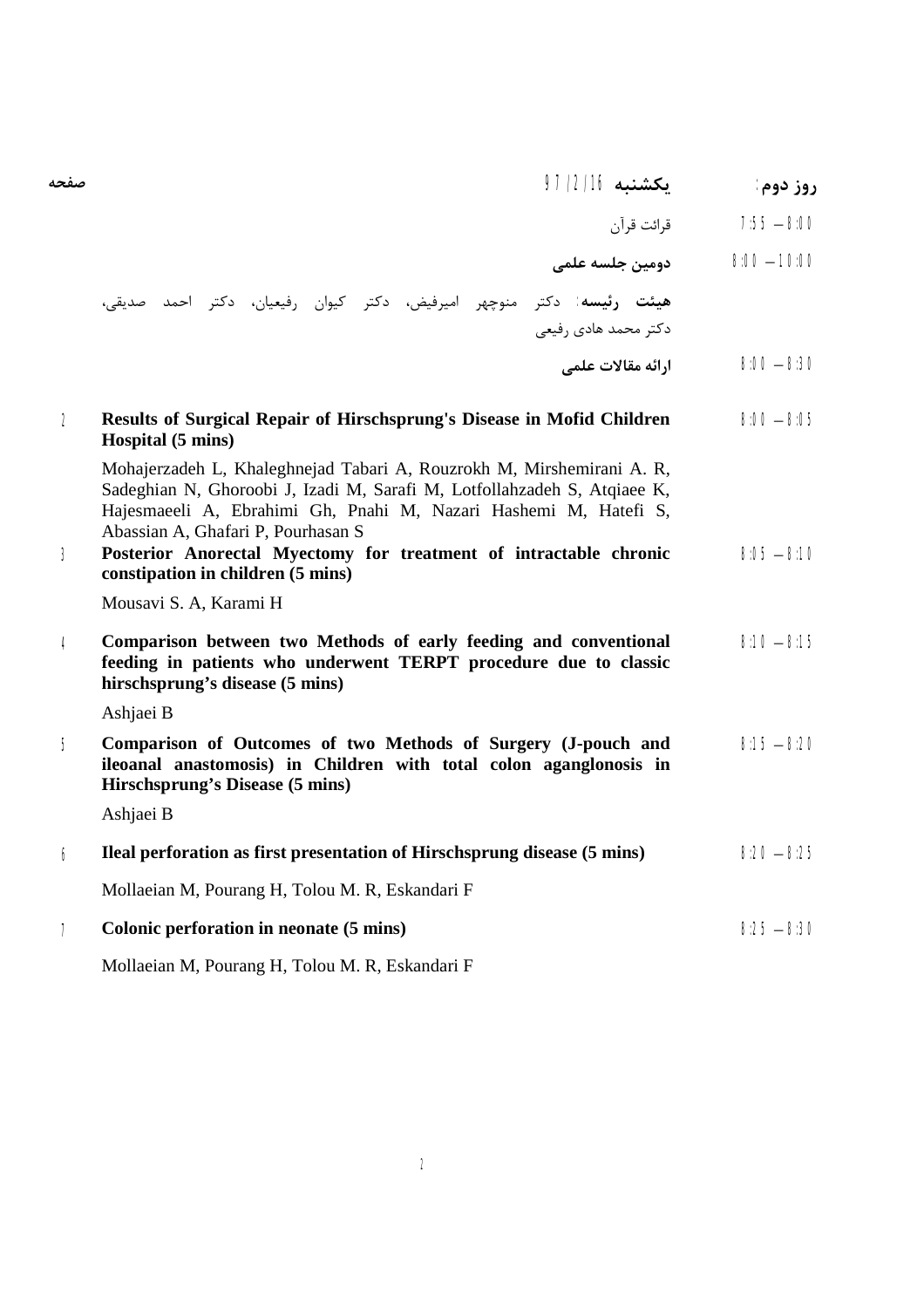- 10:00 8:30 **پانل: چالشهاي بیماري هیرشپرونگ (تشخیص، درمان، عوارض، توتال کولونیک و ...) گرداننده پانل:** دکتر احمد محمدي پور **اعضاء:** دکتر ناصر صادقیان، دکتر منصور شیخ، دکتر مسعود جمشیدي، دکتر امیر پیروز، دکتر فریبا جهانگیري، دکتر جواد سیدي
	- 10:30 10:00 **سخنران مهمان: چالشهاي پاتولوژي بیماري هیرشپرونگ و دیس گانگلیو نوزیس**  دکتر میترا مهرآزما
		- 11:00 10:30 پذیرایی و فیلم آموزشی
- 13:00 11:00 **سومین جلسه علمی هیئت رئیسه:** دکتر جعفر کورانلو، دکتر پیروز فرهود، دکتر هدایت اله نحوي، دکتر صادق صادقیپور، دکتر محمود سعیدا
- 11:30 11:00 **سخنران مهمان: مشکلات روحی روانی خانواده و کودك مبتلا به یبوست و بیاختیاري دفع**  دکتر بهروز جلیلی
	- 13:00 11:30 **پانل: برخورد با بیاختیاري دفع در کودکان (ارزیابی، درمان، پیگیري) ل گرداننده پان :** دکتر احمد خالق نژاد طبري **اعضاء:** دکتر صلاح الدین دلشاد (انتقال تجربیات به مدت 10 دقیقه سخنرانی)، دکتر کامبیز افتخاري،

دکتر مرجان جودي، دکتر شهنام عسگرپور، دکتر مهرداد حسینپور

- 14:00 13:00 نماز و نهار
	- 16:00 14:00 **چهارمین جلسه علمی**

**ارائه مقالات علمی** 

**هیئت رئیسه:** دکتر شمس الدین عاملی، دکتر نصراله استادیان، دکتر علی آزادمند، دکتر فرید اسکندري

- **Total Colectomy and Ileorectal Anastomosis with Anorectal Myoromy; A** 14:00 14:10 **New Procedure for Treatment of Total Colonic Aganglionosis and Gastrointestinl Dysmotility (10 mins)**  Khaleghnejad Tabari A, Mohajerzadeh L, Ruozrokh M, Hajesmaeili A  **8**
- **Evaluation of Calretinin immunohistochemistry staining pattern in** 14:10 14:20 **hirschprung disease (10 mins) 9**

Hiradfar M, Zabolinejad N, Taraz Jamshidi S. h, Parvizi Mashhadi M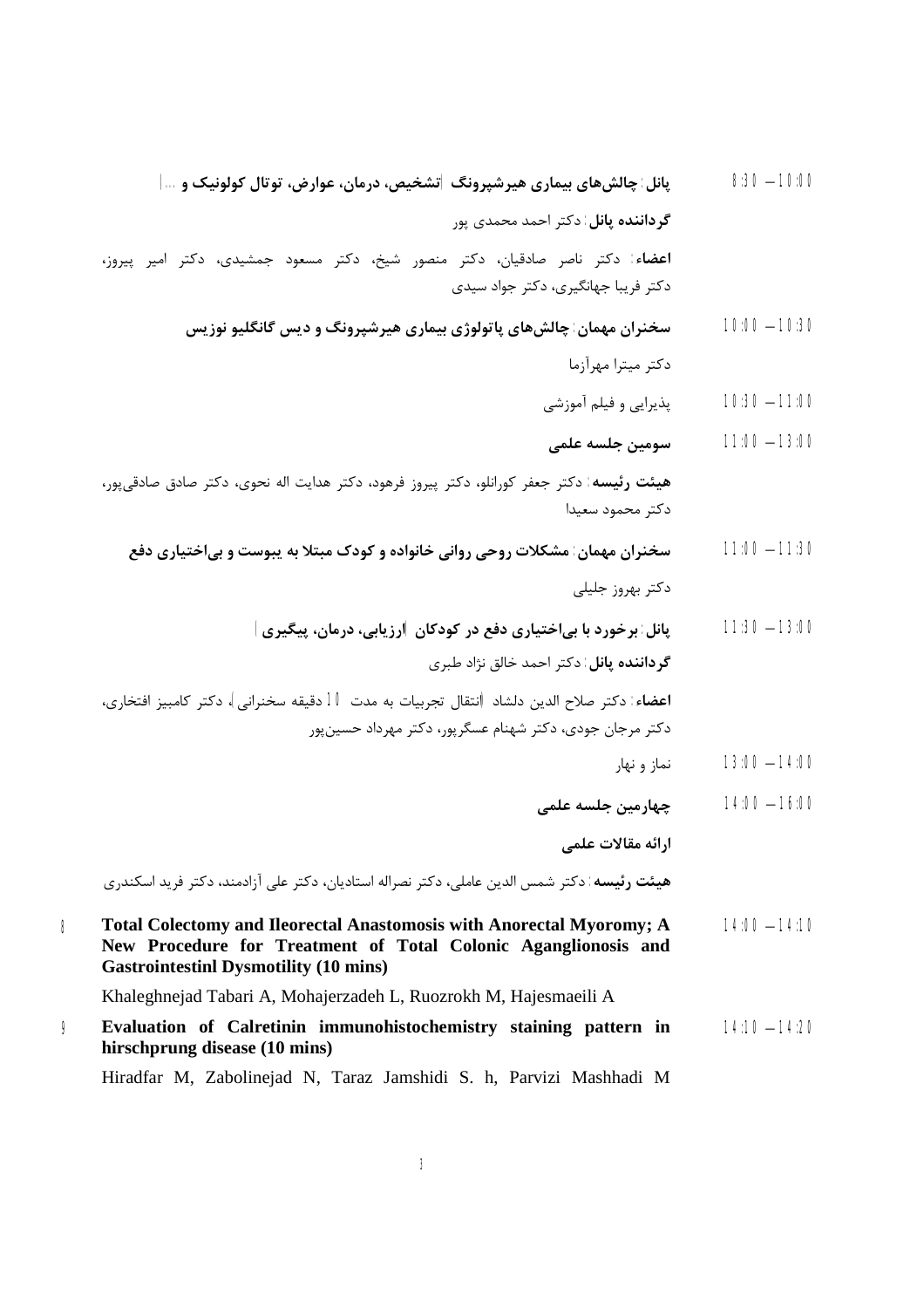| 10 <sup>°</sup>   | Hirschsprung disease: A 10 year experience at Aliasghar hospital<br>$(5 \text{ mins})$                                                                                                            | $14:20 - 14:25$ |
|-------------------|---------------------------------------------------------------------------------------------------------------------------------------------------------------------------------------------------|-----------------|
|                   | Nasiri S. J, Jahangiri F, Musavi M, Salek M, Karbalaie M, Pourmahmudian A                                                                                                                         |                 |
| 11                | Intraoperative Sonographic Guided Pull-through Anorectoplasty:<br>A Novel Procedure for Imperforate Anus and Rectourethral Fistula:<br>A Clinical Trial Study (5 mins)                            | $14:25 - 14:30$ |
|                   | Joodi M, Fathi M, Sabzevari A, Nazarzadeh R, Azadmand<br>A,<br>A,<br>Jamali-Behnam<br>F,<br>Alamdaran<br>Mohammadi-Pour<br>S.<br>A,<br>Parvizi Mashhadi M, Khazravi M. M, Majidi S, Keshtgar A    |                 |
| $12 \overline{ }$ | Application of laparoscopic pull-through for Hirschsprung's disease<br>$(5 \text{ mins})$                                                                                                         | $14:30 - 14:35$ |
|                   | Parvizi Mashhadi M, Joodi M, Nazarzadeh R, Azadmand A, Jamali-Behnam<br>F, Majidi S, Khazravi M. M, Sabzevari A. R                                                                                |                 |
| 13                | Application of modified laparoscopic appendectomy (5 mins)                                                                                                                                        | $14:35 - 14:40$ |
|                   | M.<br>Khazravi<br>M,<br>Joodi<br>M,<br>Nazarzadeh<br>R,<br>Azadmand<br>Α,<br>Jamali-Behnam F, Parvizi Mashhadi M, Majidi S                                                                        |                 |
| 14                | Preoperative Trans-Perineal Sonographic Findings in Children with<br><b>Imperforate Anus for Detection of Anal Sphincter Muscle Complex and</b><br>the Anal Canal Pathway: A Pilot Study (5 mins) | $14:40 - 14:45$ |
|                   | Alamdaran S. A, Joudi M, Fathi M, Nazarzadeh R, Azadmand A,<br>Sabzevari A, Feyzi A, Jamali-Behnam F, Parvizi<br>Mashhadi<br>M,<br>Khazravi M. M, Majidi S                                        |                 |
| 15                | <b>Short outcomes of Laparoscopic Herniotomy (5 mins)</b>                                                                                                                                         | $14:45 - 14:50$ |
|                   | Majidi S, Joodi M, Nazarzadeh R, Azadmand A, Jamali-Behnam F,<br>Parvizi Mashhadi M, Khazravi M. M, Sabzevari A                                                                                   |                 |
| 16                | Soiling Management in Patients with habitual constipation (5 mins)                                                                                                                                | $14:50 - 14:55$ |
|                   | Ghavami Adel M                                                                                                                                                                                    |                 |
| 17                | Neonatal colorectal disease: necrotizing enterocolitis (5 mins)                                                                                                                                   | $14:55 - 15:00$ |
|                   | Taslimi Taleghani N, Taheri Tafti R, Saniee S                                                                                                                                                     |                 |
| 18                | Hirschsprung disease as a complex genetic disease (5 mins)                                                                                                                                        | $15:00 - 15:05$ |
|                   | Eghbali M, Ashjaei B                                                                                                                                                                              |                 |
| 19                | The Results of Two-stage Soave Boley Procedure in Hirschsprung's<br>Disease in A 18 Year Period (5 mins)                                                                                          | $15:05 - 15:10$ |
|                   | Lotfollahzadeh S, Khaleghnejad Tabari A, Ruozrokh M, Haj Esmaeili Zade A                                                                                                                          |                 |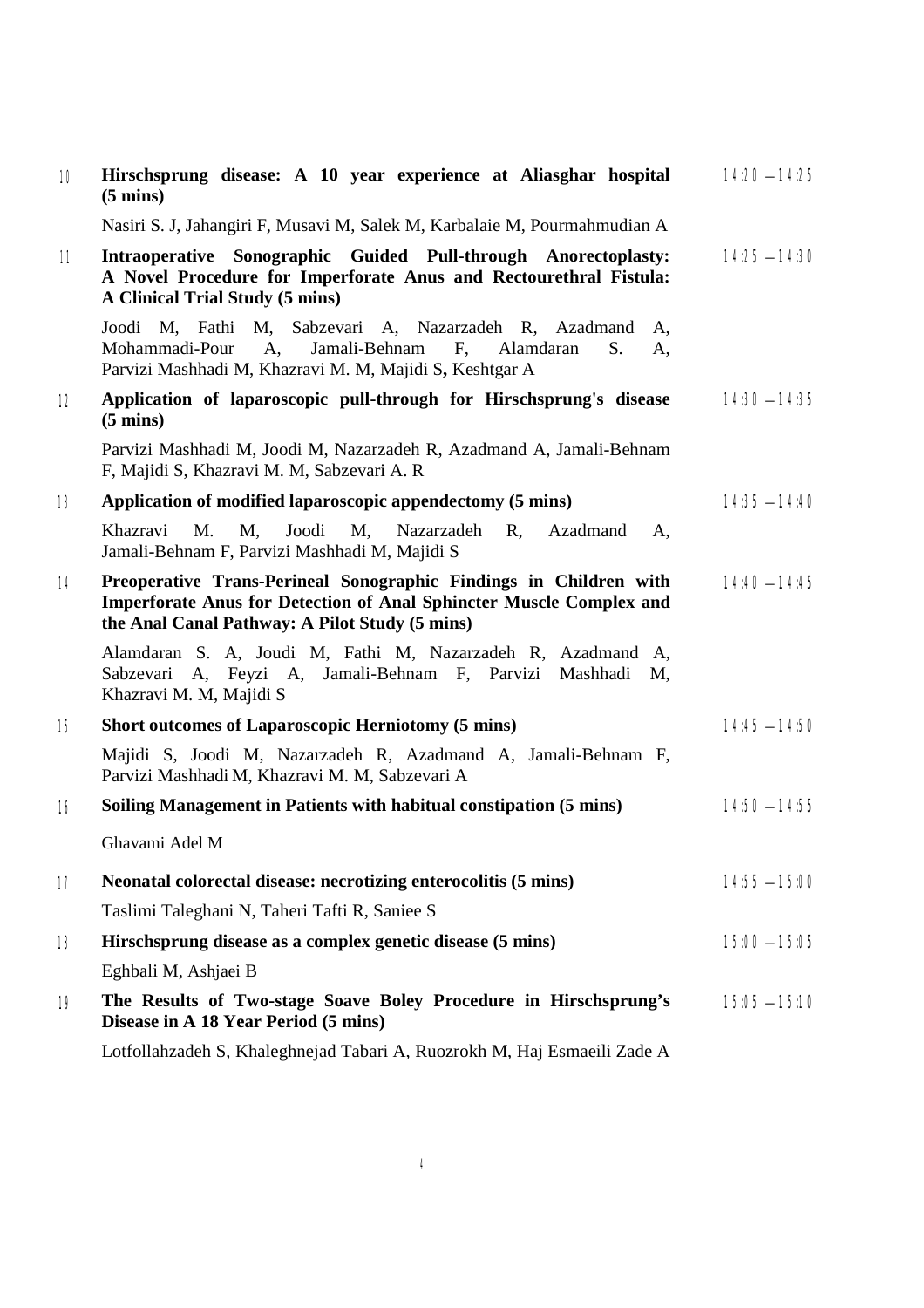| 20 | Laparoscopic-assisted Pull Through and Anorectoplasty: A Single-center<br><b>Experience (5 mins)</b>                                                                                                                                     | $15:10 - 15:15$ |
|----|------------------------------------------------------------------------------------------------------------------------------------------------------------------------------------------------------------------------------------------|-----------------|
|    | Nasiri S. J, Jahangiri F, Musavi M, Salek M, Karbalaie M, Pourmahmudian A                                                                                                                                                                |                 |
| 21 | What is the Most Common Complication after One-Stage Transanal<br>Pull-Through in Infants with Hirschsprung's Disease (HD)? (5 mins)                                                                                                     | $15:15 - 15:20$ |
|    | Rouzrokh M, Khaleghnejad Tabari A, Mohajerzadeh L, Haj Esmaeili Zade A                                                                                                                                                                   |                 |
| 22 | Defecation Disorders after Surgery for Hirschsprung's Disease in<br>Children (5 mins)                                                                                                                                                    | $15:20 - 15:25$ |
|    | Badebarin D, Aslanabadi S, Jamshidi M                                                                                                                                                                                                    |                 |
| 23 | One stage transanalendorectal (primary) pull through, a new technique<br>in hirschsprungs disease and comparison with traditional staged<br>techniques (5 mins)                                                                          | $15:25 - 15:30$ |
|    | Davari H. A, Nazem M                                                                                                                                                                                                                     |                 |
| 24 | Botox Injection for Patients with Internal Anal Sphincter Achalasia<br><b>Persistent to Posterior Internal Anal Sphincter Myectomy (5 mins)</b>                                                                                          | $15:30 - 15:35$ |
|    | Mohajerzadeh L, Khaleghnejad Tabari A, Rouzrokh M, Mirshemirani A. R,<br>Sadeghian N, Ghoroobi J, Izadi M, Sarafi M, Lotfollahzadeh S, Atqiaee Kh,<br>Hajesmaeeli A, Ebrahimi Gh, Panahi M, Nazari M, Hatefi S, Abassian A,<br>Ghafari P |                 |
| 25 | Reoperations in ARM; Experience in 52 cases (10 mins)                                                                                                                                                                                    | $15:35 - 15:45$ |
|    | Mollaeian M, Pourang H, Eskandari F                                                                                                                                                                                                      |                 |
| 26 | Bowel Management Program (BMP) on fecal incontinence in children<br>(case series Study) (5 mins)                                                                                                                                         | $15:45 - 15:50$ |
|    | Hosseinpour M, Ahmadi B, Samooeei F, Yadolahpour M                                                                                                                                                                                       |                 |
| 27 | Urologic problems in ARM; Experience in 65 cases (5 mins)                                                                                                                                                                                | $15:50 - 15:55$ |
|    | Mollaeian M, Pourang H, Eskandari F                                                                                                                                                                                                      |                 |
| 28 | New method of transanal pull through operation in patients with<br>hirschsprungs disease (5 mins)                                                                                                                                        | $15:55 - 16:00$ |
|    | Vahid Hosseini S. M, Sabet B                                                                                                                                                                                                             |                 |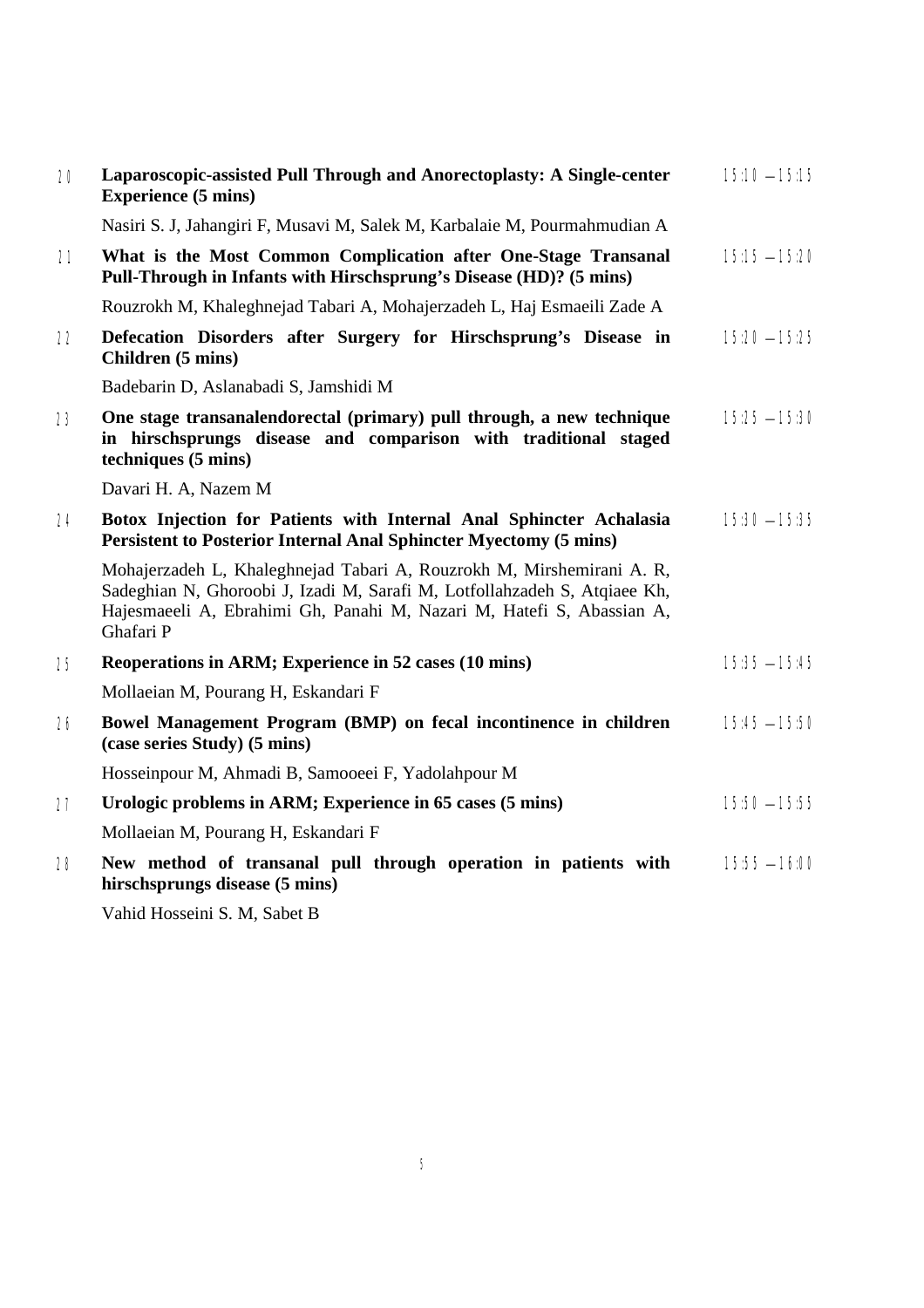|    | دوشنبه 97/2/17                                                                                                                                             | روز سوم:        |
|----|------------------------------------------------------------------------------------------------------------------------------------------------------------|-----------------|
|    | قرائت قرآن                                                                                                                                                 | $7:55 - 8:00$   |
|    | ينجمين جلسه علمى                                                                                                                                           | $8:00 - 10:00$  |
|    | هیئت رئیسه: دکتر حیدرعلی داوری، دکتر مسعود جمشیدی، دکتر امید امان الهی،                                                                                    |                 |
|    | دکتر مرتضى محمودى                                                                                                                                          |                 |
|    | ارائه مقالات علمي                                                                                                                                          | $8:00 - 8:30$   |
| 29 | An introduction to Bowel Management program: Cincinnati Children's<br>colorectal center experience (10 mins)                                               | $8:00 - 8:10$   |
|    | Shojaeian R, Parvizi M, Khazravi M. M, Majidi S                                                                                                            |                 |
| 30 | <b>BMP</b> in Patients with ARM Experience in 36 cases (10 mins)                                                                                           | $8:10 - 8:20$   |
|    | Mollaeian M, Pourang H, Eskandari F                                                                                                                        |                 |
| 31 | Evaluation of the quality of life (QOL) in school-aged children who<br>underwent Bowel Management Program for of fecal incontinence<br>$(10 \text{ mins})$ | $8:20 - 8:30$   |
|    | Hossenpour M, Ahmadi B, Shaba Z                                                                                                                            |                 |
|    | سخنران مهمان: Bowel Management Program (BMP)                                                                                                               | $8:30 - 9:00$   |
|    | دكتر رضا شجائيان                                                                                                                                           |                 |
|    | انتخابات و مجمع عمومی جامعه جراحان ایران                                                                                                                   | $9:00 - 10:30$  |
|    | پذیرایی و فیلم آموزشی                                                                                                                                      | $10:30 - 11:00$ |
|    | ششمين جلسه علمى                                                                                                                                            | $11:00 - 13:00$ |
|    | هیئت رئیسه: دکتر عبدالحمید عمویی، دکتر میرنظام میرچرخچیان، دکتر امیر پیروز،                                                                                |                 |
|    | دکتر مجتبی موسوی خوشدل                                                                                                                                     |                 |
| 32 | سخنران مهمان: علل مدیکال پبوست و روشهای تشخیصی و درمانی                                                                                                    | $11:00 - 11:30$ |
|    | دكتر مهناز صادقيان                                                                                                                                         |                 |
|    | پانل: مشکلات در تشخیص و درمان پبوست کودکان                                                                                                                 | $11:30 - 13:00$ |
|    | گرداننده پانل: دکتر مريم قوامي عادل                                                                                                                        |                 |
|    | <b>اعضاء</b> : دکتر محمود اشرفی امینه، دکتر جواد غروبی، دکتر بهار اشجعی، دکتر لیلی مهاجرزاده،                                                              |                 |
|    | دکتر مهرزاد مهدیزاده، دکتر نقی دارا                                                                                                                        |                 |
|    |                                                                                                                                                            |                 |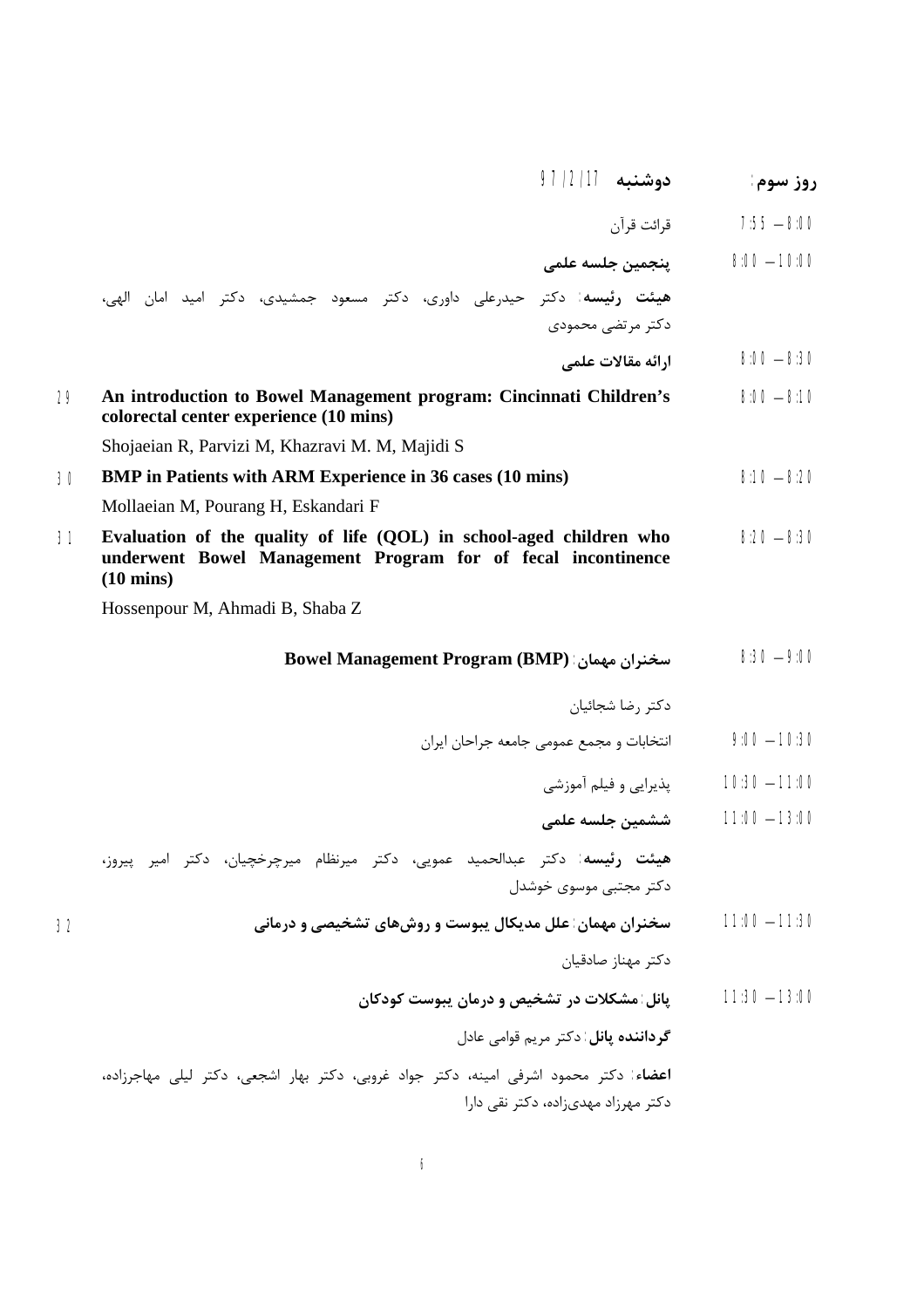|    | نماز و نهار                                                                                                                                  | $13:00 - 14:00$ |
|----|----------------------------------------------------------------------------------------------------------------------------------------------|-----------------|
|    | هفتمين جلسه علمى                                                                                                                             | $14:00 - 16:00$ |
|    | ارائه مقالات علمي                                                                                                                            |                 |
|    | هيئت رئيسه: دكتر حسين شفاهي، دكتر مهدي كلانتري، دكتر فتح اله روشن ضمير، دكتر سهيل اوصيا                                                      |                 |
| 34 | Comparison of botulinium toxin injection anposterioranorectalmyectomy<br>in treatment of internal anal sphincter achalasia (5 mins)          | $14:00 - 14:05$ |
|    | Vahid Hosseini S. M, Sabet B                                                                                                                 |                 |
| 35 | HD & Anorectal Manometry (5 mins)                                                                                                            | $14:05 - 14:10$ |
|    | Memarizadeh A                                                                                                                                |                 |
| 37 | <b>Familial Hirschsprung disease (5 mins)</b>                                                                                                | $14:10 - 14:15$ |
|    | Parvizizadeh A, Ashjaei B                                                                                                                    |                 |
| 38 | Study of Sclerotherapy in children with prolapse of rectum (5 mins)                                                                          | $14:15 - 14:20$ |
|    | Bigdeli N, Nahvi H, Parvizi A, Talebi A, Ashajaie B                                                                                          |                 |
| 39 | Challenges in Transitional health care for patients with Hirschsprung<br>disease and anorectal malformations: A Systematic Review (5 mins)   | $14:20 - 14:25$ |
|    | Hosseinpour A                                                                                                                                |                 |
| 40 | Botulinium toxin, as bridge to transanal pullthrough in neonate with<br>Hirschsprungs disease (5 mins)                                       | $14:25 - 14:30$ |
|    | Vahid Hosseini S. M, Sabet B                                                                                                                 |                 |
| 41 | Report of the first cases of laparoscopic pull-through anorectoplasty for<br>persistent cloaca; Low invasive and very simple method (5 mins) | $14:30 - 14:35$ |
|    | Moussavi Khoshdel S. M, Nasiri S. J, Delshad S, Jahangiri F, Karbalaee M,<br>Salek M, Pourmahmoodian A.V                                     |                 |
| 42 | Comparison between Two Rectopexy Techniques, Mesh Rectopexy and<br><b>Open Posterior Sacral Rectopexy (10 mins)</b>                          | $14:35 - 14:45$ |
|    | Jamshidi M, Akhtar Tatar F, Badbarin D, Aslanabadi S                                                                                         |                 |
| 43 | A case report of complete colonic duplication (5 mins)                                                                                       | $14:45 - 14:50$ |
|    | Panahi M, Khaleghnejad Tabari A, Mirshemirani A. R                                                                                           |                 |
| 44 | The H-type Anorectal Malformations in Tabriz Pediatric Hospital<br>Surgery ward during 2006 to 017 (10 mins)                                 | $14:50 - 15:00$ |
|    |                                                                                                                                              |                 |

Aslanabadi S, Jamshidi M, Badebarin D, Ladan A. H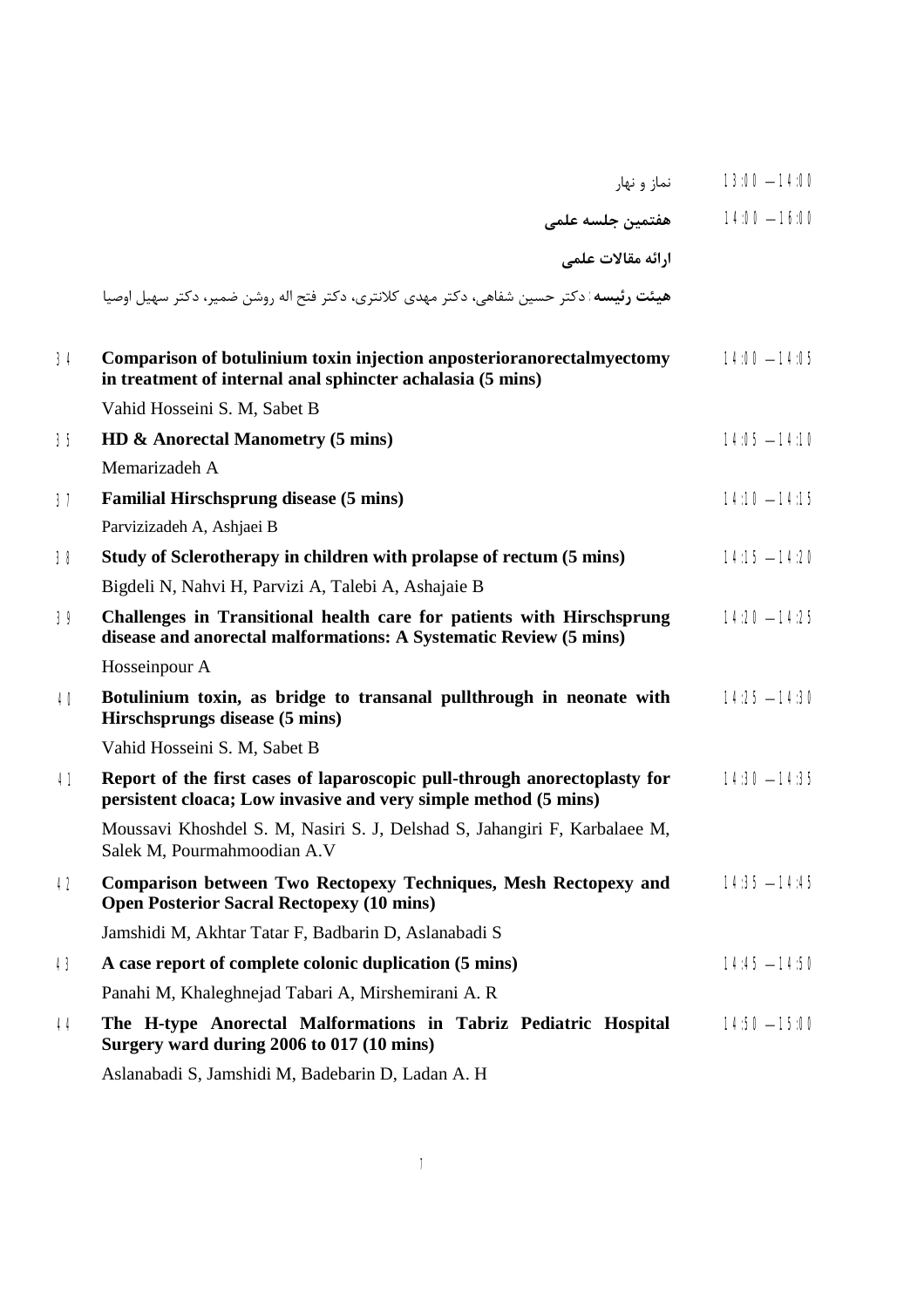| 45 | Prospective follow up of children with anorectal malformation: our<br>center experience until 10 years of age (5 mins)                                                                                                                   | $15:00 - 15:05$ |
|----|------------------------------------------------------------------------------------------------------------------------------------------------------------------------------------------------------------------------------------------|-----------------|
|    | Mohajerzadeh L, Khaleghnejad Tabari A, Rouzrokh M, Mirshemirani A. R,<br>Sadeghian N, Ghoroobi J, Izadi M, Sarafi M, Lotfollahzadeh S, Atqiaee Kh,<br>Hajesmaeeli A, Ebrahimi Gh, Panahi M, Nazari M, Hatefi S, Abassian A,<br>Ghafari P |                 |
| 46 | Surgical Management of Ulcerative in Children and Young Adult<br>$(10 \text{ mins})$                                                                                                                                                     | $15:05 - 15:15$ |
|    | Khaleghnejad Tabari A, Khaleghnejad Tabari N, Mohajerzadeh L,<br>Rouzrokh M, Mirshemirani A. R                                                                                                                                           |                 |
| 47 | 50% Glucose Injection in Presacral Space for Rectal Prolapse in<br>Children (5 mins)                                                                                                                                                     | $15:15 - 15:20$ |
|    | Mohajerzadeh L, Khaleghnejad Tabari A, Rouzrokh M, Mirshemirani A. R,<br>Sadeghian N, Ghoroobi J, Izadi M, Sarafi M, Lotfollahzadeh S, Atqiaee Kh,<br>Hajesmaeeli A, Ebrahimi Gh, Panahi M, Nazari M, Hatefi S, Abassian A,<br>Ghafari P |                 |
| 48 | Limb Loss Caused by Thrombosis led to the Diagnosis of Ulcerative<br>Colitis (case report) (5 mins)                                                                                                                                      | $15:20 - 15:25$ |
|    | Sabet B, Vahid Hosseini S. M                                                                                                                                                                                                             |                 |
| 49 | Severe Food Protein-Induced Enterocolitis Syndrome to Cow's Milk in<br>Infants (5 mins)                                                                                                                                                  | $15:25 - 15:30$ |
|    | Mollaeian M, Eftekhari K, Pourang H, Tolou M. R, Eskandari F,<br>Ebrahimi M                                                                                                                                                              |                 |
| 50 | A Medical-Therapy Resistance Constipation due to Internal Rectal<br>Prolapse in Children (Diagnosis and treatment) (5 mins)<br>Salaheddin D                                                                                              | $15:30 - 15:35$ |
| 51 | The 10-year study of colorectal polyps in children aged under 14 At<br>Alzahra teaching Hospital in 2004-2014 (5 mins)<br>Rafiei M. H                                                                                                    | $15:35 - 15:40$ |
| 52 | Submucosal Ethyl Alcohol Injection for Management of Prolonged<br>Rectal Prolapse in Pediatrics; A Single Center Experience (5 mins)                                                                                                     | $15:40 - 15:45$ |
|    | Bahador A, Foroutan H. R, Banani S. A, Foroughi M, Dehghan Khalili M                                                                                                                                                                     |                 |
| 53 | Pediatric Ingestion magnet foreign body with multiple enteric<br>fistula (5 mins)                                                                                                                                                        | $15:45 - 15:50$ |
|    | Nahvi H, Talebi A                                                                                                                                                                                                                        |                 |
| 54 | Exclusive Breastfeeding effect on perianal abscess in infants, 2014-2017<br>$(5 \text{ mins})$                                                                                                                                           | $15:50 - 15:55$ |
|    | Ashjaei B                                                                                                                                                                                                                                |                 |
| 55 | Currarino Triad: What Pediatric Surgeons need to know? (5 mins)                                                                                                                                                                          | $15:55 - 16:00$ |
|    | Ashjaei B, Talebi A                                                                                                                                                                                                                      |                 |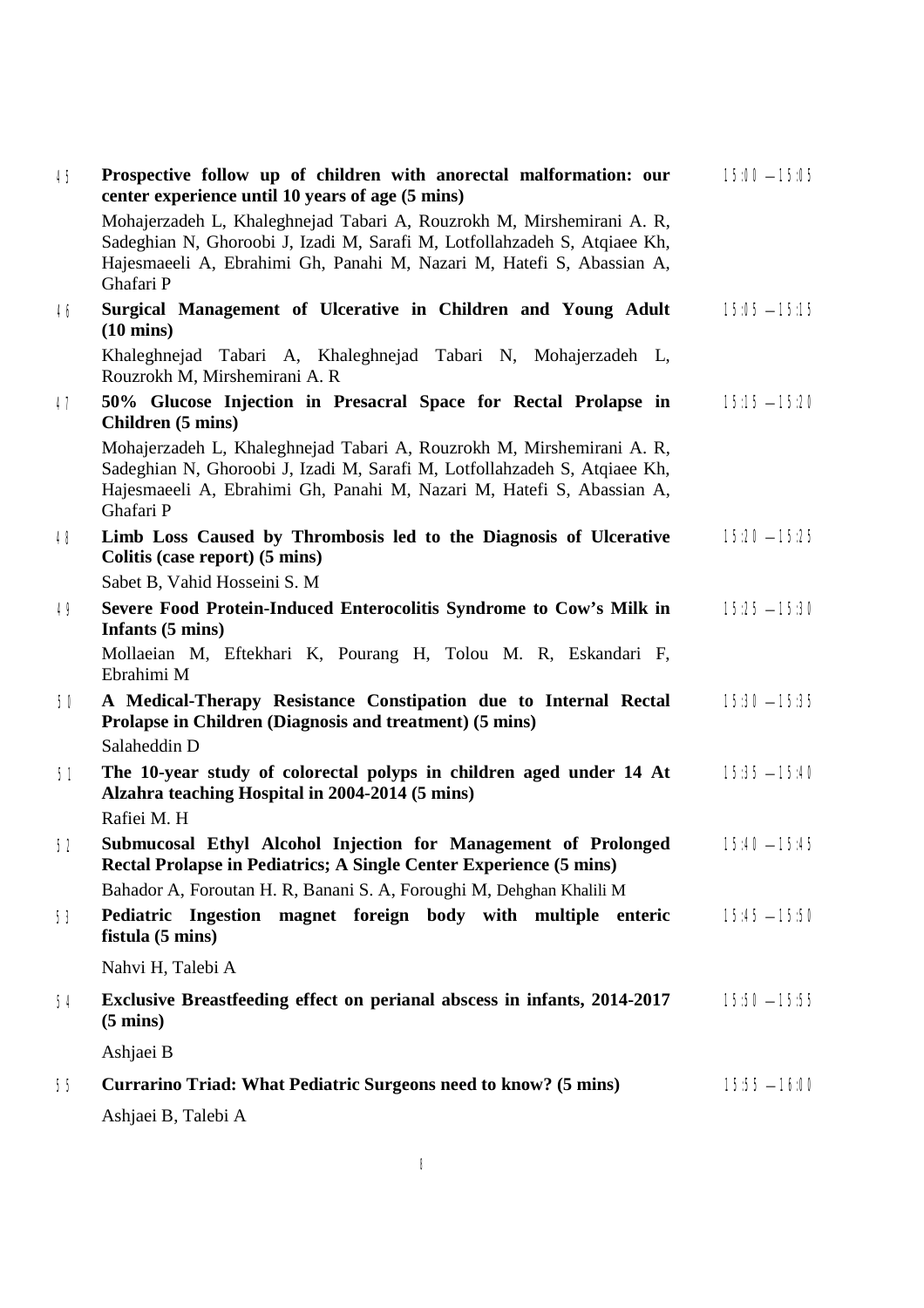|    | سه شنبه 97/2/18                                                                                | روز چهارم:      |
|----|------------------------------------------------------------------------------------------------|-----------------|
|    | قرائت قرآن                                                                                     | $7:55 - 8:00$   |
|    | هشتمين جلسه علمى                                                                               | $8:00 - 10:00$  |
|    | <b>هیئت رئیسه:</b> دکتر سید محمدعلی رئیس السادات، دکتر مهرداد معمار زاده، دکتر بابک میرسلطانی، |                 |
|    | دكتر محمد اميد                                                                                 |                 |
|    | ارائه مقالات علمي                                                                              | $8:00 - 8:30$   |
| 56 | <b>Classification of Anorectal malformations (10 mins)</b>                                     | $8:00 - 8:10$   |
|    | Ashrafi Amineh M                                                                               |                 |
| 60 | Cloacal Malformations: Diagnosis, classification & Surgical management<br>$(10 \text{ mins})$  | $8:10 - 8:20$   |
|    | Mohamadipour A                                                                                 |                 |
| 61 | A new technique experience for cloacal malformations management<br>$(5 \text{ mins})$          | $8:20 - 8:25$   |
|    | Mollaeian M, Pourang H, Sadid D, Eskandari F                                                   |                 |
| 62 | Colonic Atresia – A Case Report (5 mins)                                                       | $8:25 - 8:30$   |
|    | Eskandari F, Pourang H, Mollaeian M, Sadid D, Tolue M. R, Ebrahimi M                           |                 |
|    |                                                                                                | $8:30 - 10:00$  |
|    | يانل: چالشھا در کلواکال آنومالي                                                                |                 |
|    | <b>گرداننده یانل</b> : دکتر حمید رضا فروتن                                                     |                 |
|    | <b>اعضاء</b> : دکتر منصور مولائیان، دکتر مسعود ناظم، دکتر مهران پیوسته، دکتر هومن علیزاده،     |                 |
|    | دکتر سهیل بن رضوی، دکتر علی بهادر                                                              |                 |
| 63 | سخنران مهمان: بیماریهای کولون کودکان و آلرژی غذایی                                             | $10:00 - 10:30$ |
|    | دكتر محبوبه منصورى                                                                             |                 |
|    | پذیرایی و فیلم آموزشی                                                                          | $10:30 - 11:00$ |
|    | نهمين جلسه علمى                                                                                | $11:00 - 13:00$ |
|    | هيئت رئيسه: دكتر حسين الماسي، دكتر حليم بردي طعنه، دكتر احمد آهنگران، دكتر حجت راجي،           |                 |
|    | دكتر رحمان خسروى                                                                               |                 |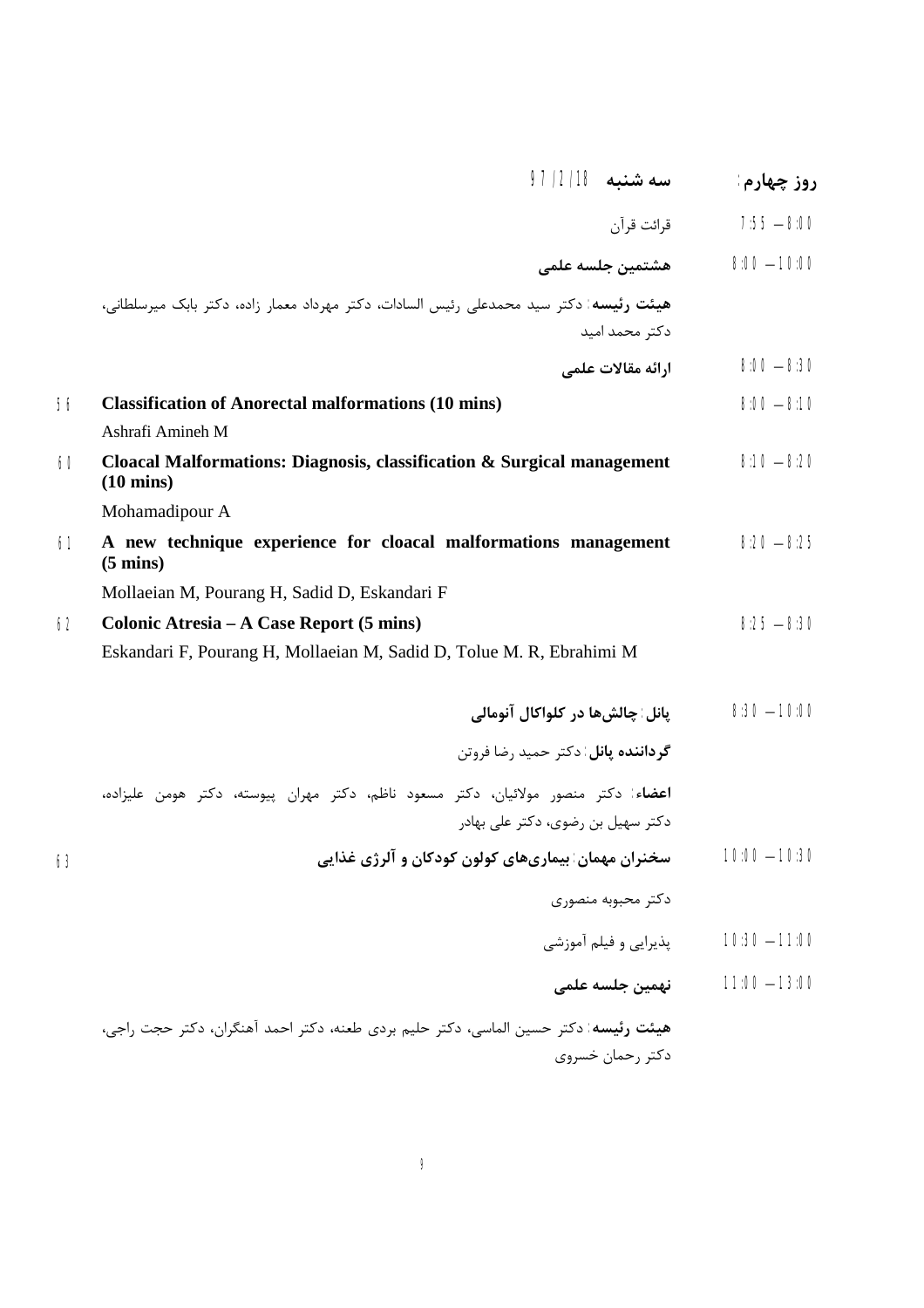|    | سخنران مهمان: درمان عوارض غیر معمول بیماری هیرشیرونگ و درمان دراز مدت آن                                                                                           | $11:00 - 11:30$ |
|----|--------------------------------------------------------------------------------------------------------------------------------------------------------------------|-----------------|
|    | دكتر سعيد اصلان آبادي                                                                                                                                              |                 |
|    | پانل: نحوه برخورد با ARM (زمان عمل، کولوستومی، عوارض و پیگیری)                                                                                                     | $11:30 - 13:00$ |
|    | گر <b>داننده</b> : دکتر سید جواد نصیری                                                                                                                             |                 |
|    | <b>اعضاء</b> : دکتر علیرضا میرشمیرانی، دکتر سعید طرلان، دکتر عباس هادیپور، دکتر رضا نظرزاده،<br>دکتر الهام زارعی                                                   |                 |
|    | نماز و نهار                                                                                                                                                        | $13:00 - 14:00$ |
|    | دهمين جلسه علمى                                                                                                                                                    | $14:00 - 15:30$ |
|    | پانل: بیماریهای اکتسابی کولورکتال کودکان (التهابی، پولیپها، پرولاپس و …)                                                                                           |                 |
|    | گرداننده: دکتر سید عباس بنانی                                                                                                                                      |                 |
|    | <b>اعضاء</b> : دکتر محمد هادی رفیعی، دکتر پژمان روحانی، دکتر سیدمهدی آل حسین،<br>دكتر سعيد اصلان آبادي                                                             |                 |
|    | ارائه مقالات علمي                                                                                                                                                  | $15:30 - 17:00$ |
|    | <b>هئيت رئيسه</b> : دكتر احمد بذرافشان، دكتر مهرداد ايزدي، دكتر فرشيد مقدم، دكتر مهدي صرافي                                                                        |                 |
| 65 | Gynecologic Concerns in patients Born with Anorectal Malformations:<br><b>Experience in 32 cases (5 mins)</b>                                                      | $15:30 - 15:35$ |
|    | Mollaeian M, Pourang H, Eskandari F                                                                                                                                |                 |
| 67 | ACE in Patients with ARM: Experience in 26 cases (5 mins)                                                                                                          | $15:35 - 15:40$ |
|    | Mollaeian M, Pourang H, Eskandari F                                                                                                                                |                 |
| 68 | Anal Posterior Transposition in Patients with Anterior Ectopic Anus;<br>A Novel Technique (5 mins)                                                                 | $15:40 - 15:45$ |
|    | Bahador A, Tadayon A, Foroughi M, Azh O. R, Dehghankhalili M                                                                                                       |                 |
| 69 | Intestinal dysmotility after surgery in Hirschsprung disease (5 mins)                                                                                              | $15:45 - 15:50$ |
|    | Mollaeian M, Pourang H, Tolou M. R, Eskandari F                                                                                                                    |                 |
| 70 | Anatomical and Physiological Analysis of Internal and External Anal<br>Sphincter after Anorectal Anomaly Correction; A Single Center<br><b>Experience (5 mins)</b> | $15:50 - 15:55$ |
|    | Foroutan H. R, Bahador A, Banani S. A, Foroughi M                                                                                                                  |                 |